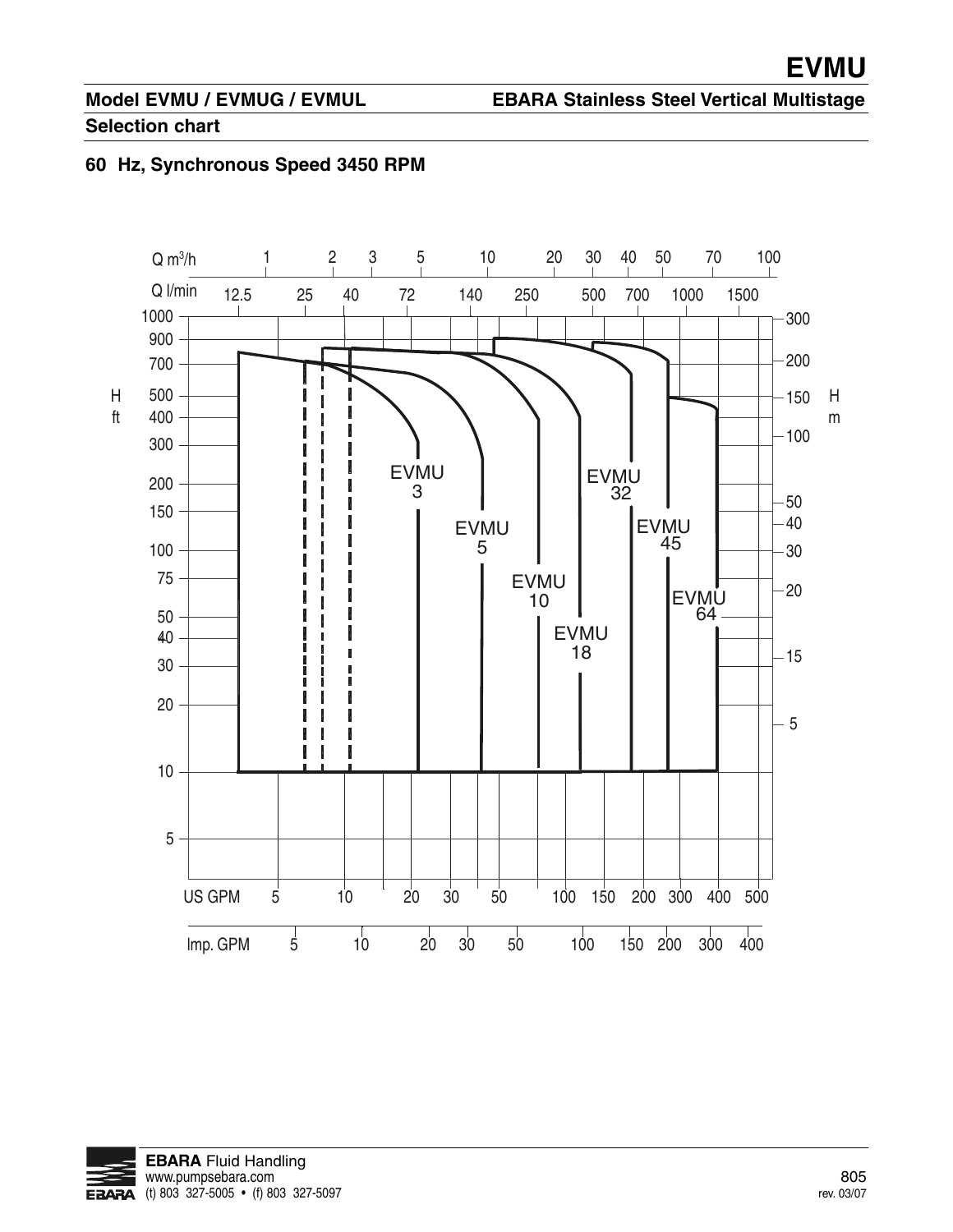#### **Model EVMU / EVMUL**

#### **EBARA Stainless Steel Vertical Multistage**

**Performance Curves**

**EVMU 3 1 /2HP - 5HP**

EVMU3 2 - EVMU3 18 Synchronous Speed: 3450 RPM

250# ANSI 1<sup>1</sup>/<sub>4</sub>" 4-Bolt



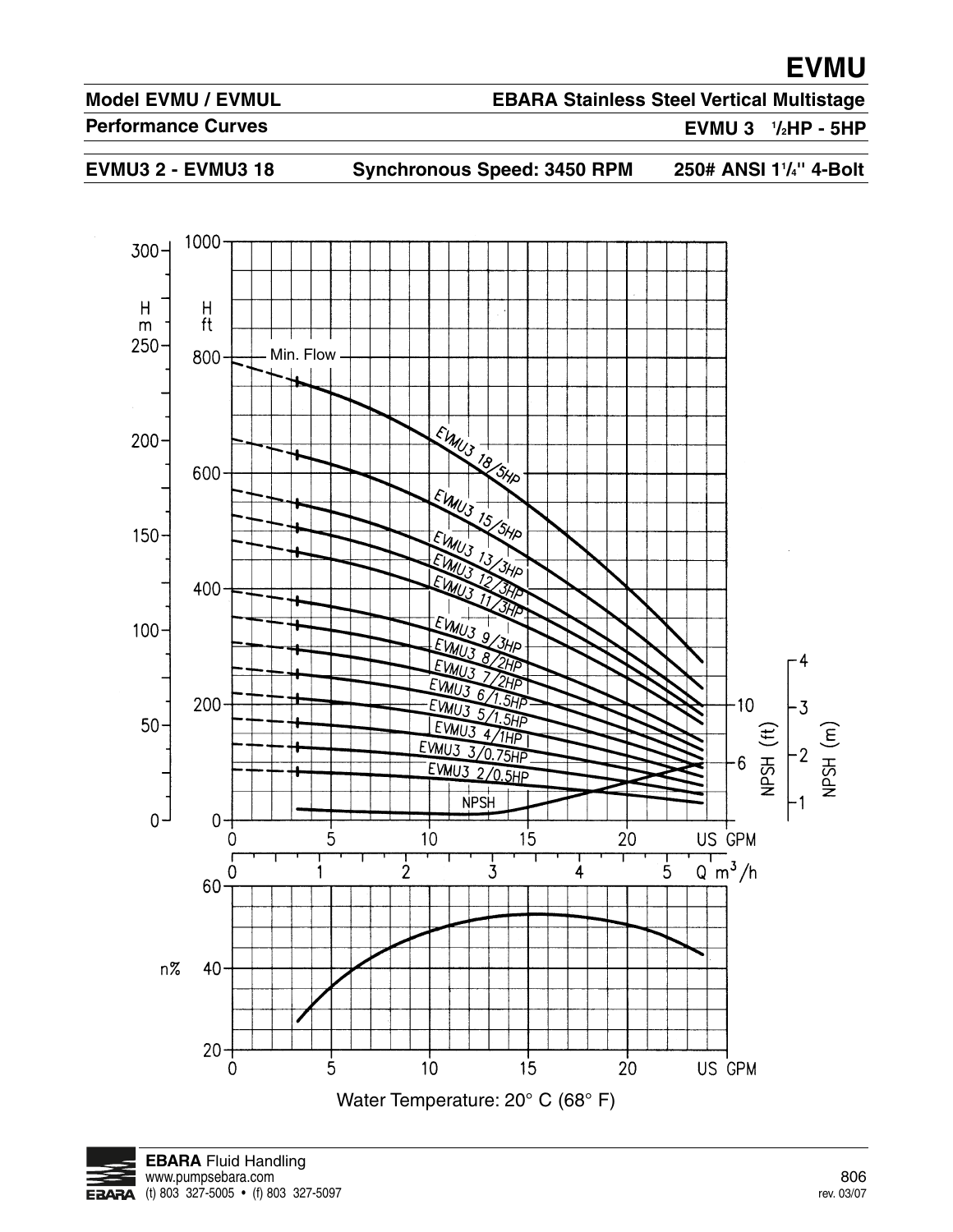#### **Model EVMU / EVMUL**

### **EBARA Stainless Steel Vertical Multistage**

**Performance Curves**

**EVMU5 3 /4 HP - 71 /2 HP**

EVMU5 2 - EVMU5 16 Synchronous Speed: 3450 RPM 250# ANSI 1<sup>1</sup>/<sub>4</sub>" 4-Bolt



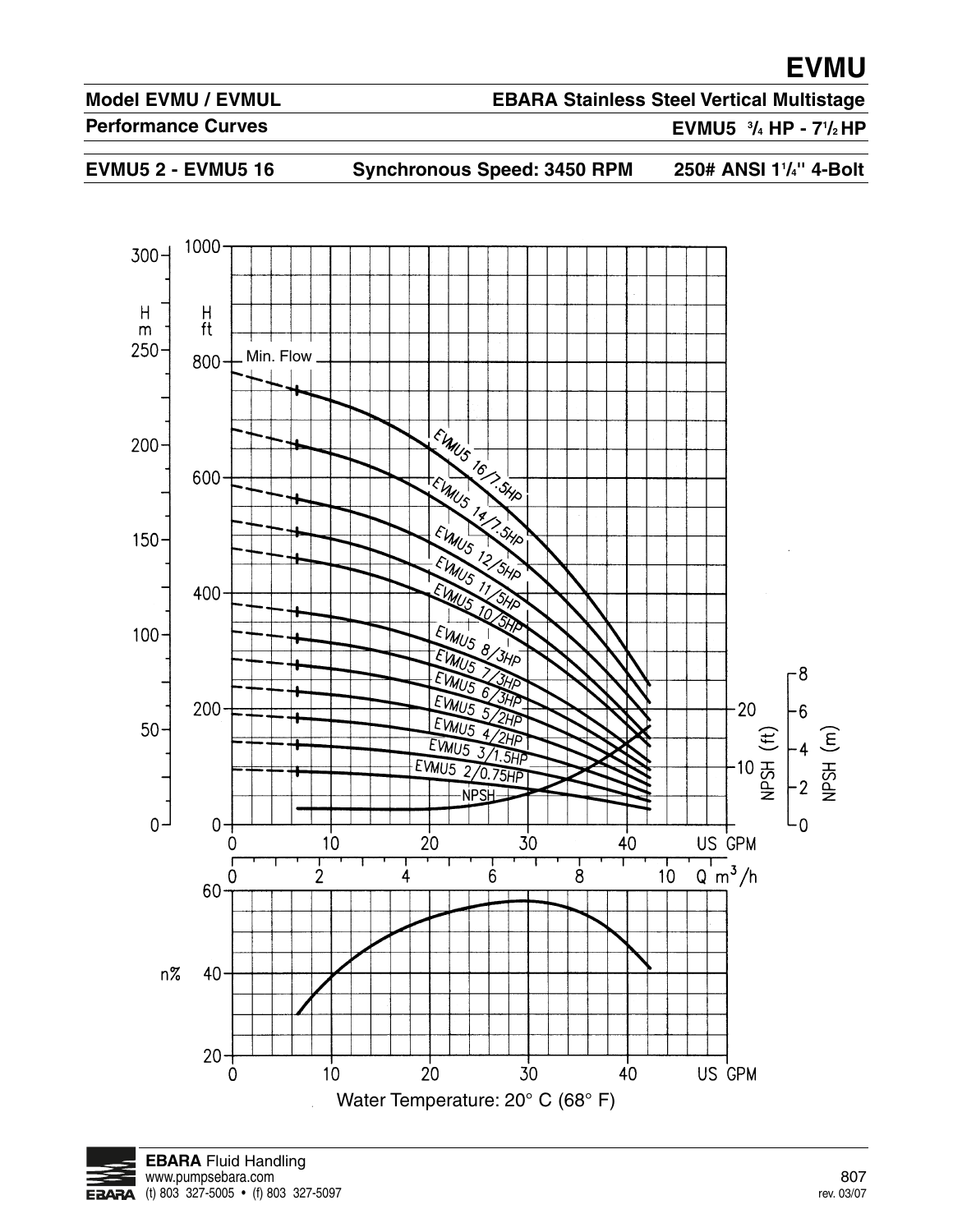#### **Model EVMU / EVMUL**

### **EBARA Stainless Steel Vertical Multistage**

#### **Performance Curves**

#### **EVMU10 11 /2 HP -15 HP**

**EVMU10 2 - EVMU10 16 Synchronous Speed: 3450 RPM 250# ANSI 2'' 8-Bolt**



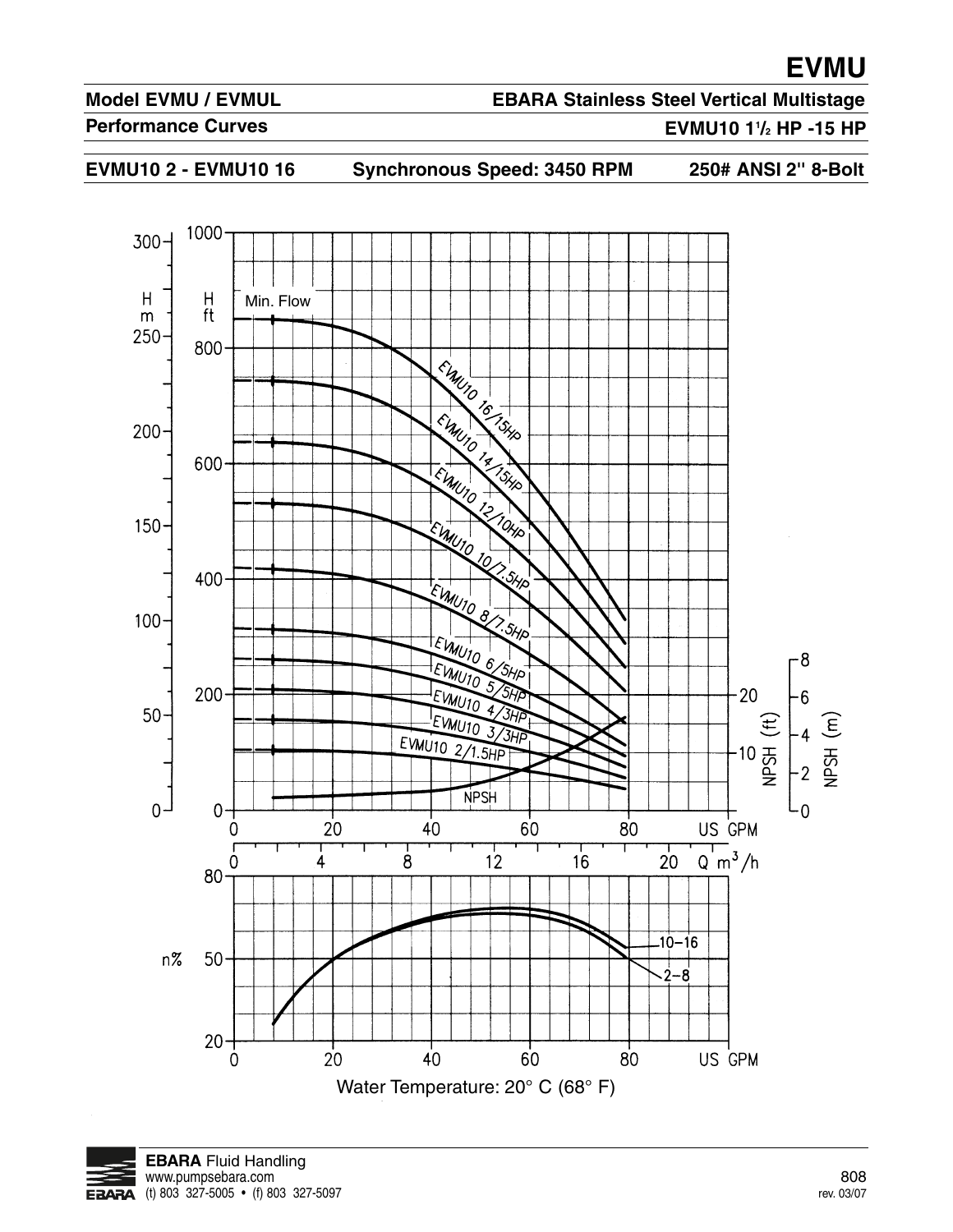#### **Model EVMU / EVMUL**

### **EBARA Stainless Steel Vertical Multistage**

**Performance Curves**

#### **EVMU18 5HP - 25HP**

**EVMU18 2 - EVMU18 11 Synchronous Speed: 3450 RPM 250# ANSI 2'' 8-Bolt**



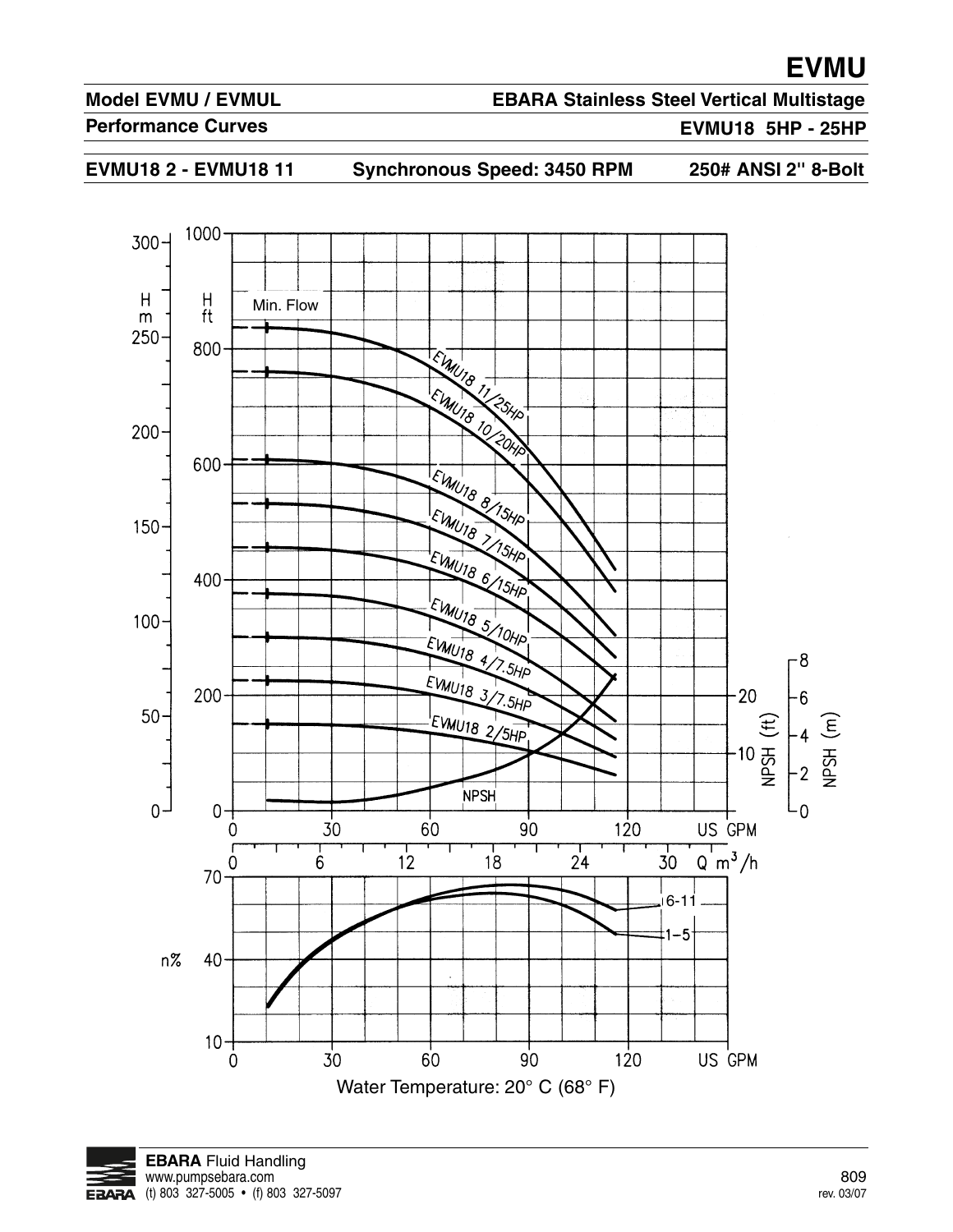#### **Model EVMUG / EVMUL**

## **EBARA Stainless Steel Vertical Multistage**

**Performance Curves EVMU32 5HP - 40HP**

**EVMU32 1 – EVMU32 4-3** 3500RPM

**/2'' 4-Bolt /2'' 8-Bolt**

#### **EVMU32 5 – EVMU32 10-1 3500RPM**



Water Temperature: 20° C (68° F)



**EBARA** Fluid Handling www.pumpsebara.com 810  $EBARA$  (t) 803 327-5005 • (f) 803 327-5097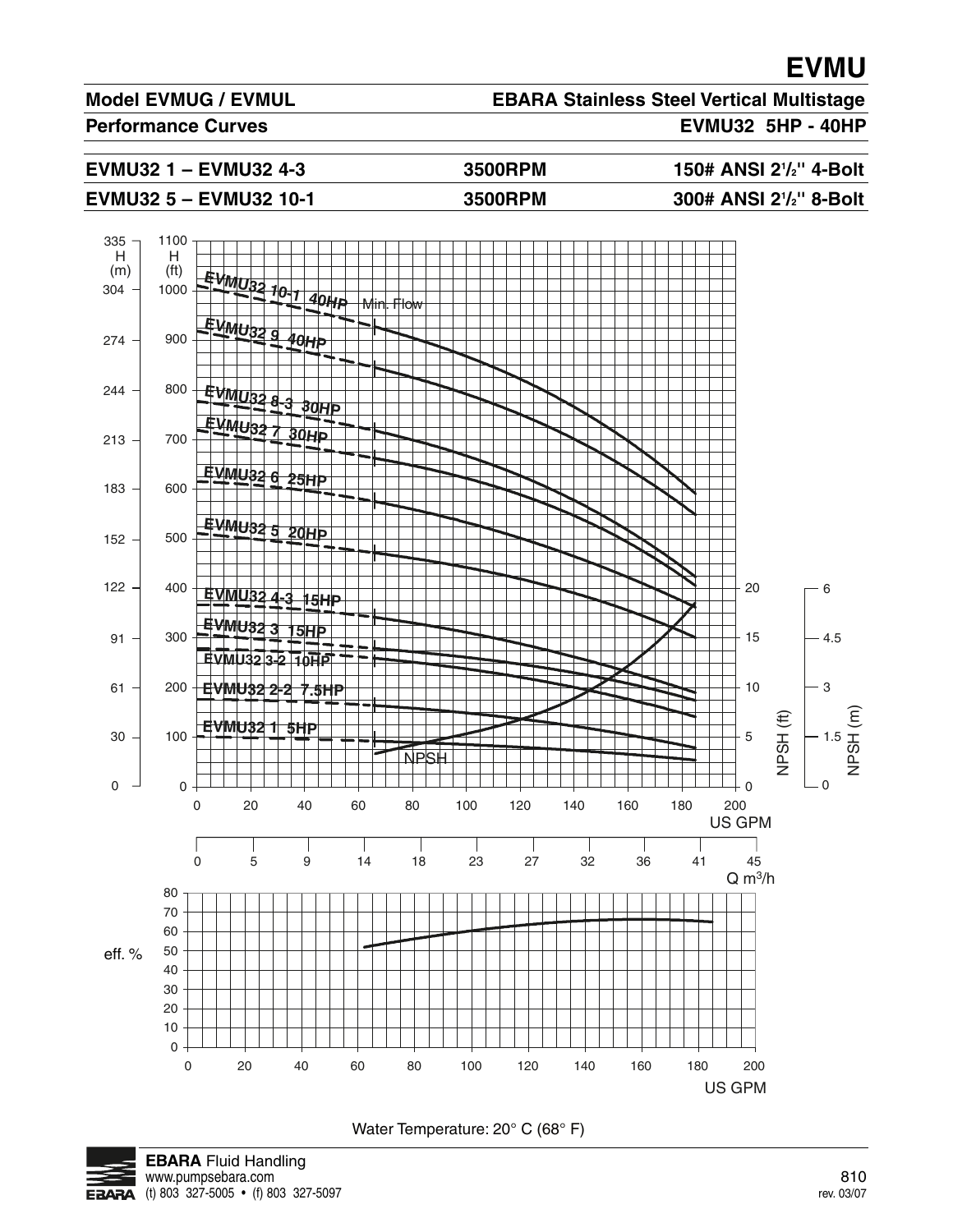#### **Model EVMUG / EVMUL**

**EBARA Stainless Steel Vertical Multistage**

Performance Curves **EVMU45** 7.5HP - 50HP

**EVMU45 1-1 – EVMU45 3 3500RPM 150# ANSI 3'' 4-Bolt**

#### **EVMU45 4-1 – EVMU45 7-2 3500RPM 300# ANSI 3'' 8-Bolt**